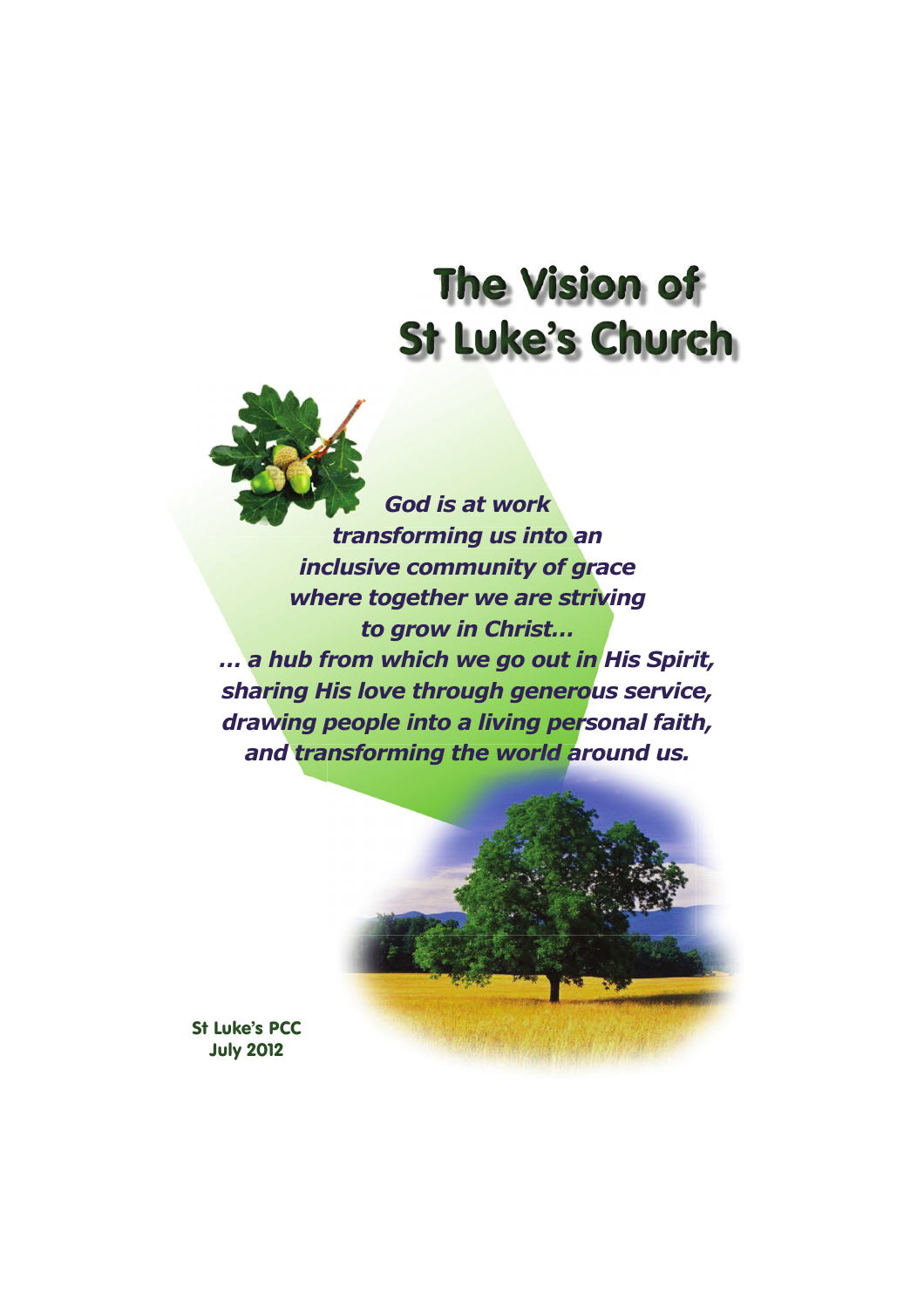Our mission is to be people who **Bring God's grace to life** by…

*Receiving God's grace in its fullness Living by God's grace in community Sharing God's grace in the world*





## **Our Three Main Priorities**

- **Whole life discipleship -** Energised by faith
- **Building community** - Model and share the vision
- **Mission**
	- **-** Sharing God's grace